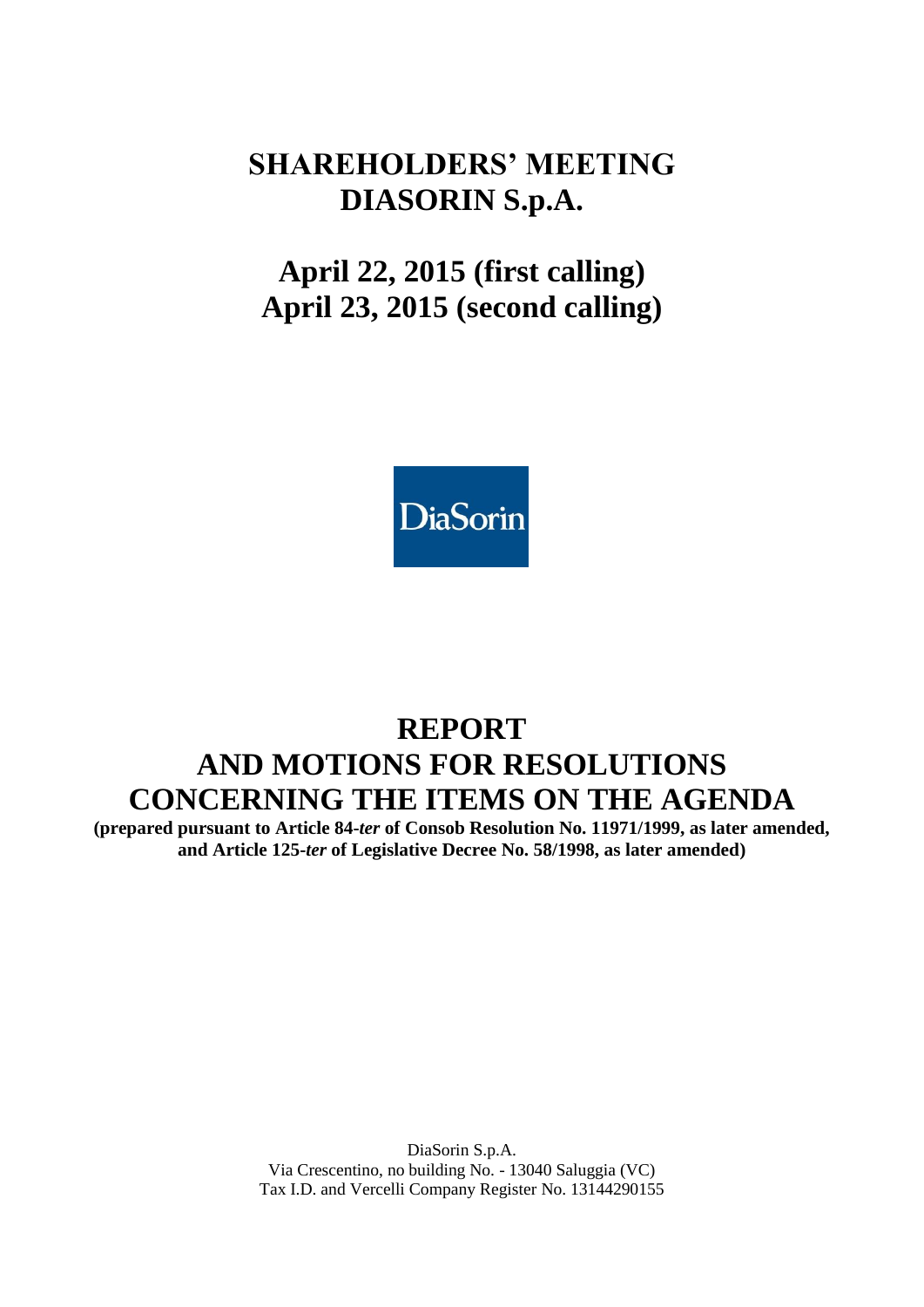### **CONTENTS**

| 1. Board of Directors, Board of Statutory Auditors, Independent Auditors and |      |  |
|------------------------------------------------------------------------------|------|--|
| <b>Committees</b>                                                            | p. 3 |  |
| 2. Notice of Shareholders' Meeting                                           | p.4  |  |
| 3. Report and Motions for Resolutions concerning the items on the agenda     | p. 7 |  |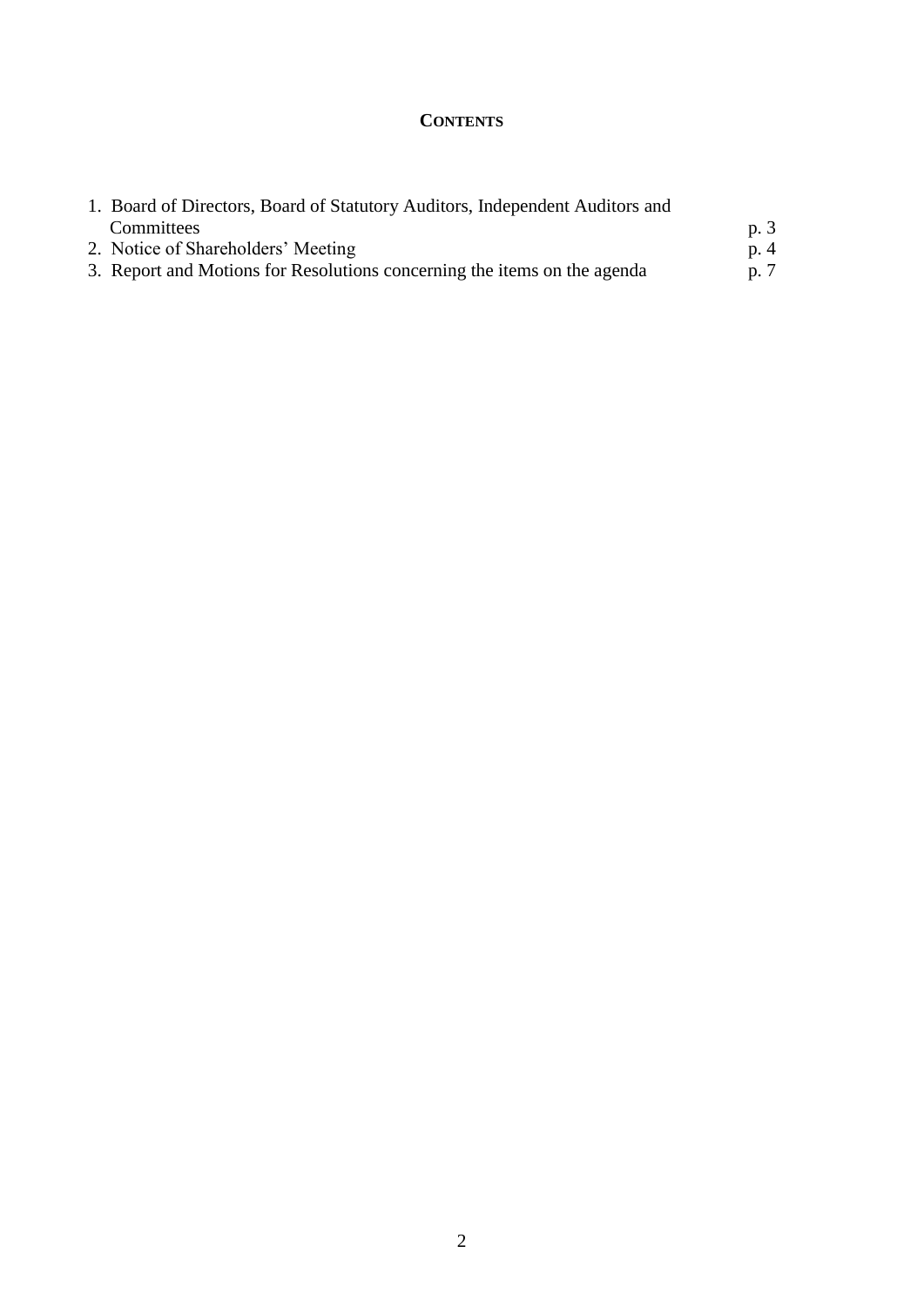### **BOARD OF DIRECTORS, BOARD OF STATUTORY AUDITORS AND INDEPENDENT AUDITORS AND COMMITTEES**

Ezio Garibaldi

## **B o a r d o f D i r e c t o r s** (elected on April 22, 2013)

| <b>Board of Directors</b> (elected on April 22, 2013) |                                                                                                                                                                                                                            |
|-------------------------------------------------------|----------------------------------------------------------------------------------------------------------------------------------------------------------------------------------------------------------------------------|
| Chairman                                              | Gustavo Denegri                                                                                                                                                                                                            |
| Deputy Chairman                                       | Michele Denegri                                                                                                                                                                                                            |
| Chief Executive Officer                               | Carlo Rosa <sup>(1)</sup>                                                                                                                                                                                                  |
| <i>Directors</i>                                      | Antonio Boniolo<br>Chen Menachem Even<br>Enrico Mario Amo<br>Giuseppe Alessandria <sup>(2)(3)</sup><br>Franco Moscetti <sup>(2)</sup><br>Maria Paola Landini <sup>(2)</sup><br>Roberta Somati <sup>(2)</sup><br>Eva Desana |
|                                                       | Stefano Altara <sup>(4)</sup>                                                                                                                                                                                              |

### **B o a r d o f S t a t u t o r y A u d i t o r s**

| Chairman                          | Roberto Bracchetti                                                      |
|-----------------------------------|-------------------------------------------------------------------------|
| <b>Statutory Auditors</b>         | Andrea Caretti<br>Ottavia Alfano                                        |
| <i>Alternates</i>                 | Bruno Marchina<br>Maria Carla Bottini                                   |
| Independent Auditors              | Deloitte & Touche S.p.A.                                                |
| <b>COMMITTEES</b>                 |                                                                         |
| <b>Control and Risks Commitee</b> | Franco Moscetti (Chairman)<br>Enrico Mario Amo<br>Roberta Somati        |
| <b>Compensation Committee</b>     | Giuseppe Alessandria (Chairman)<br>Roberta Somati<br>Michele Denegri    |
| <b>Nominating Committee</b>       | Franco Moscetti (Chairman)<br>Giuseppe Alessandria<br>Michele Denegri   |
| <b>Related Parties Committee</b>  | Franco Moscetti (Coordinator)<br>Giuseppe Alessandria<br>Roberta Somati |

(1) General Manager

(2) Independent Director (3) *Lead Independent Director*

(4) The Director Mr. Stefano Altara has been appointed by the Shareholders' Meeting on April 23, 2014.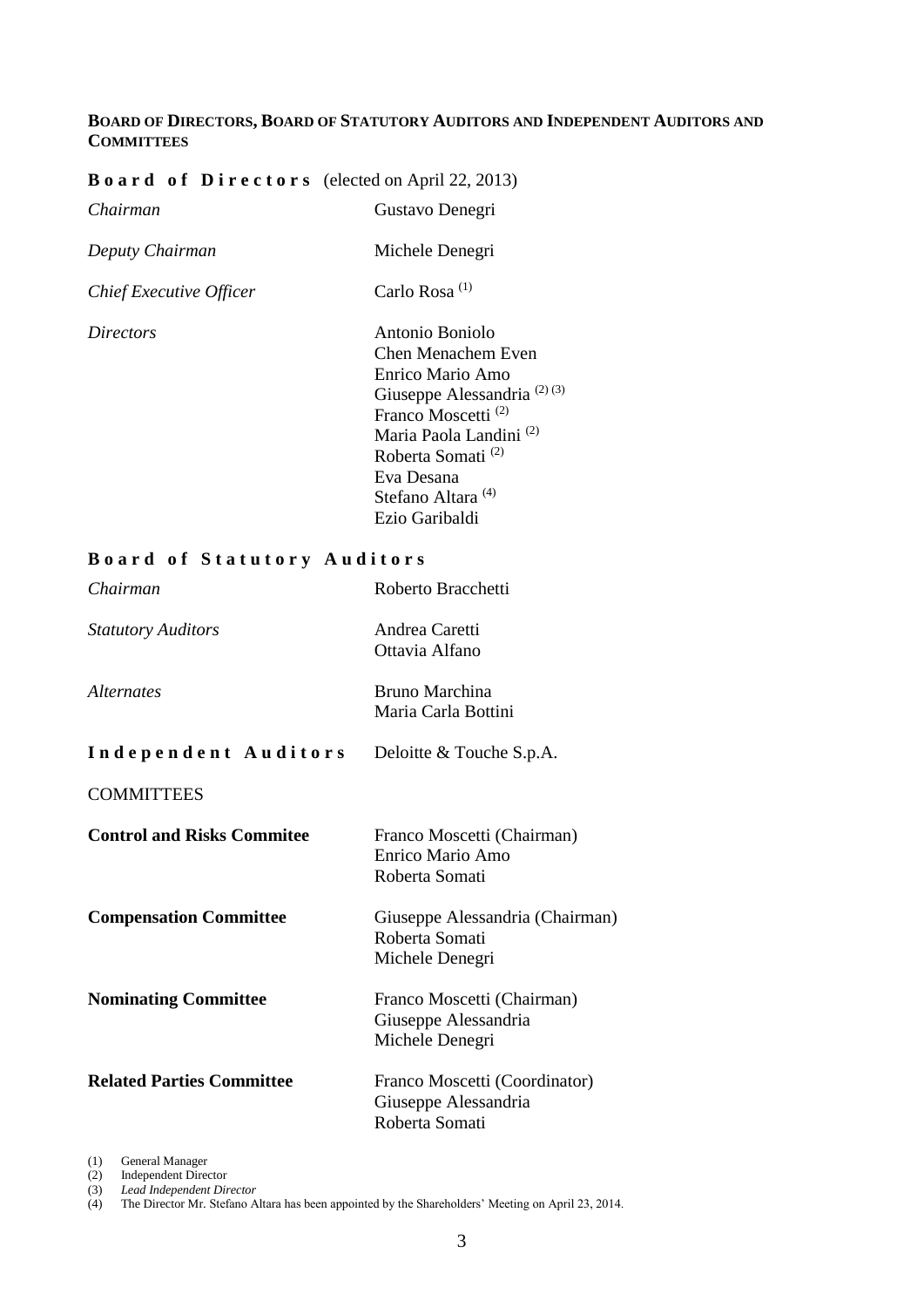#### **Notice of Shareholders' Meeting**

Eligible shareholders are invited to attend an Ordinary Shareholders' Meeting scheduled at 3:00 p.m., on **April 22, 2015**, at 3 Via Filodrammatici, in Milan (at Mediobanca S.p.A.), on first calling, and on April 23, 2015 at 10:00 a.m. at the Company's registered office in Saluggia (VC), Via Crescentino, no building number, on second calling, if necessary, to discuss and vote on the following

#### **Agenda**

- **1. Motion for the approval of the Statutory Financial Statements at December 31, 2014, of the Report on Operations and to appropriate the year's net profit. Presentation of the Consolidated Financial Statements at December 31, 2014. Connected and related resolutions.**
- **2. Compensation Report pursuant to Article 123-***ter* **of Legislative Decree No. 58/1998.**

Pursuant to Article 83-*sexies* of Legislative Decree No. 58/1998, the right to participate in the Shareholders' Meeting and to exercise voting rights is confirmed by means of notification to the Company by an Intermediary, in compliance with its own accounting records, on behalf of the party who is entitled to the right to vote, based on evidence related to the close of the accounting day of the seventh stock market trading day prior to the date set for the Shareholders' Meeting on first calling, i.e. April 13, 2015 (*record date*); any shareholders owning Company shares after the abovementioned date will not be eligible to attend and vote at the Shareholders' Meeting; the communication by the Intermediary must be received by the Company by the end of the third stock market trading day prior to the date set for the Shareholders' Meeting on first calling (i.e. by April 17, 2015); nevertheless, shareholders shall be entitled to intervene and vote if the communications are received by the Company beyond this deadline, but prior to the beginning of the meeting proceedings.

The statutory restrictions and limitations notwithstanding, any shareholder who is eligible to attend the Shareholders' Meeting may be represented by a third party at the Meeting by means of a written proxy, with the option of using the proxy form available on the Company website (www.diasorin.com, Section "Investors[/Information for Shareholders/](http://www.diasorin.com/en/investors/total-shareholders-basis)Shareholders meetings and board"). The proxy may be notified to the Company by registered letter sent to the Company's registered office or by means of an electronic communication sent to the following e-mail address [affarisocietari@diasorin.it.](mailto:affarisocietari@diasorin.it)

The Company designated as the Shareholders' Representative, pursuant to Article 135-*undecies* of Legislative Decree No. 58/1998, Società per Amministrazioni Fiduciarie "SPAFID S.p.A.," whom shareholders may appoint as their proxy agent by means of a written proxy for the items on the Meeting's Agenda, provided that the proxy is delivered to the abovementioned company, by courier or registered letter with return receipt, at its address at 10 Foro Buonaparte, Milan (20121), not later than the end of the day falling two stock market trading days before the date of the Shareholders' Meeting, also on calls subsequent to first one (i.e. by April 20, 2015 at 12:00 p.m., if the Shareholders' Meeting is held on first calling or by April 21, 2015 at 12:00 p.m., if the Shareholders' Meeting is held on second calling). The proxy form is available on the Company's website (www.diasorin.com, Section "Investors[/Information for Shareholders/](http://www.diasorin.com/en/investors/total-shareholders-basis)Shareholders meetings and board"). The proxy agent will exercise the voting right only for motions for which it received voting instructions. Proxies granted to the Shareholders' Representative and the corresponding voting instructions may be revoked within the abovementioned deadlines.

No postal or electronic voting procedures are envisaged.

Pursuant to Article 127*-ter* of Legislative Decree No. 58/1998, shareholders may submit questions about the items on the Agenda before the Shareholders' Meeting. Questions must be submitted in a letter addressed to DiaSorin S.p.A, Via Crescentino, snc, 13040 Saluggia (VC), to the attention of the Corporate Legal Affairs Office, or by means of an e-mail sent to the following address: [affarisocietari@diasorin.it.](mailto:affarisocietari@diasorin.it) Only questions that are strictly pertinent to the items on the Meeting's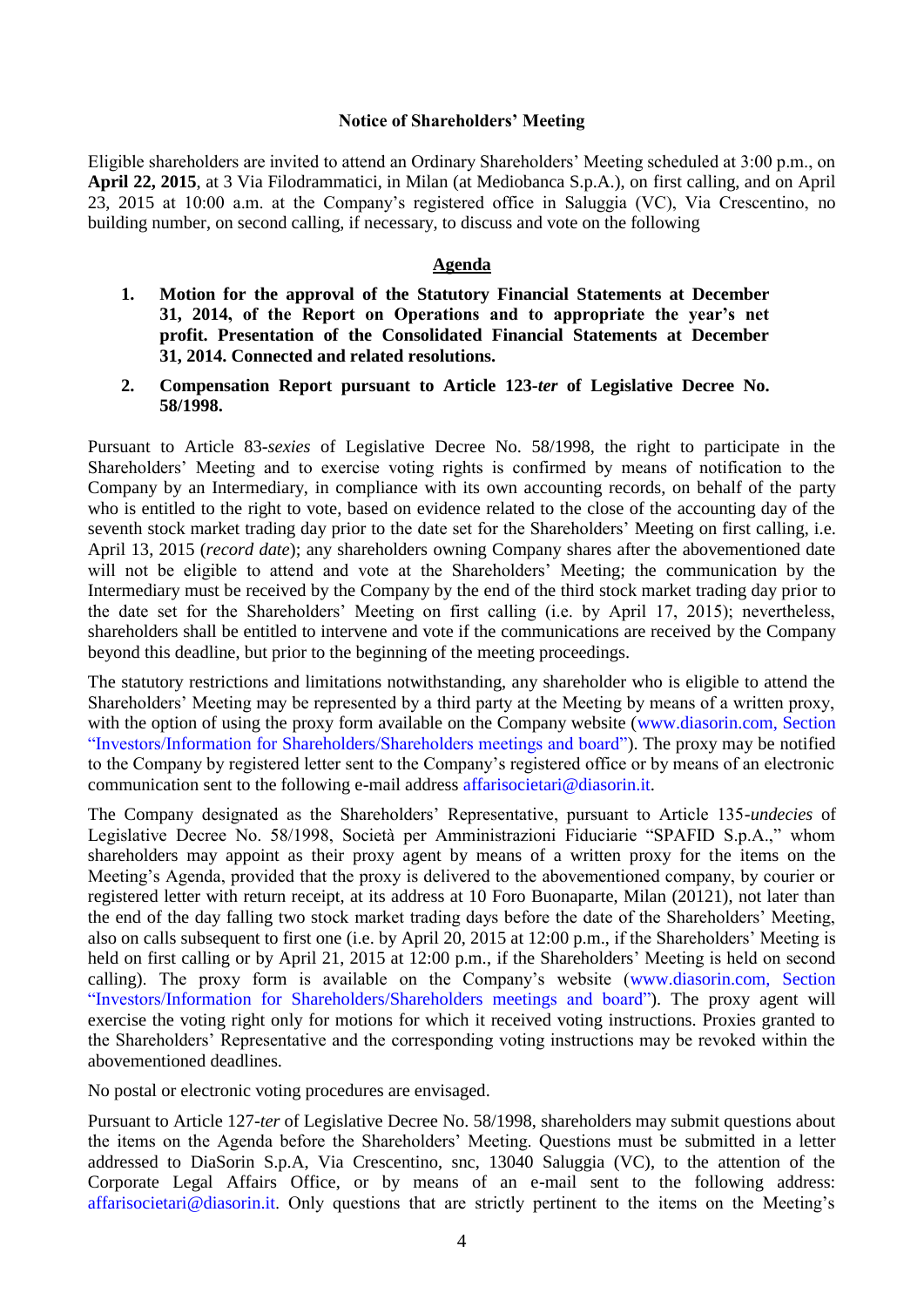Agenda will be accepted. Questions must be received by April 20, 2015, accompanied by the personal data of the shareholder (first and last name, or company name, place and date of birth and tax I.D. number) and the required communication by the intermediary proving the legitimacy of the exercise of such right. However, the certification is not required if the Company already received the intermediary's communication needed to attend the Shareholders' Meeting. The Company may answer questions either by publishing them on its website [\(www.diasorin.com\)](http://www.diasorin.com/) or, at the latest, during the Shareholders' Meeting.

Pursuant to Article 126-*bis* of Legislative Decree No. 58/1998, shareholders who, individually or jointly, represent at least one-fortieth of the Company's share capital may request in writing, within 10 days from the publication of this Notice (i.e. by March 30, 2015 at 12:00 a.m., falling the tenth day following the date of publication of this notice on a public holiday), that the Meeting's Agenda be amended, listing on their application the additional items or further motions to items already included in the Agenda that they are suggesting. Any additions made to the items on the Agenda of the Shareholders' Meeting as a result of such requests must be publicized in the same manner required for the publication of the Notice of Shareholders' Meeting, at least 15 days before the date of the Shareholders' Meeting. Amendments are not allowed for items on the Agenda with regard to which, pursuant to law, the Shareholders' Meeting is required to vote upon a motion submitted by the Board of Directors or based on a draft or report prepared by the Board of Directors, other than those referred to in Article 125-*ter*, Paragraph 1, of Legislative Decree No. 58/1998. Amendments, delivered within the deadline and at the address mentioned above, must be sent to the Company by registered letter with return receipt or by an e-mail communication sent to the following address: [affarisocietari@diasorin.it](mailto:affarisocietari@diasorin.it) and they must be accompanied by a report on the items submitted for discussion. The right to exercise this right is attested by a communication to the Company by the qualified intermediary pursuant to Article 23, Paragraph 1, of the Regulation concerning centrally managed services, payment, guarantee systems and the related management companies adopted by the Bank of Italy and Consob on February 22, 2008, as subsequently amended, certifying the ownership of the shares by the requesting shareholders, valid as of the date of the request.

The Company's subscribed and paid-in share capital amounts to 55,948,257.00 Euros. It is comprised of 55,948,257 common shares, par value 1 Euro each. Each common share conveys the right to cast one vote. As of the date of this Notice, the Company held 1,055,000 treasury shares.

The documents pertaining to the Shareholders' Meeting will be made available to the public at the Company's registered office, at Borsa Italiana S.p.A., on the authorized central storage mechanism "1INFO" and on the Company's website [\(www.diasorin.com\)](http://www.diasorin.com/) pursuant to and within the following terms:

- at least 30 days before the date of the Shareholders' Meeting on first calling, the Report and Motions for Resolutions concerning the items no. 1 and no. 2 on the agenda;

within March 31, 2015, the Annual Financial Report at December 31, 2014 pursuant to Article 154-*ter* of Legislative Decree No. 58/1998, including the draft of Statutory Financial Statements and the Consolidated Financial Statements at December 31, 2014, the Report on Operations, the Annual Corporate Governance Report and the certifications and reports provided by law;

at least 21 days before the date of the Shareholders' Meeting on first calling, the Compensation Report prepared pursuant to Article 123-*ter* of Legislative Decree No. 58/1998 and to Article 84 *quater* of CONSOB Resolution No. 11971/1999;

at least 15 days before the date of the Shareholders' Meeting on first calling the documents required by Article 77, Paragraph 2-*bis* of CONSOB Resolution No. 11971/1999 will be filed, with the warning that such filing shall take place only at the Company's registered office.

Shareholders are entitled to receive a copy of these documents.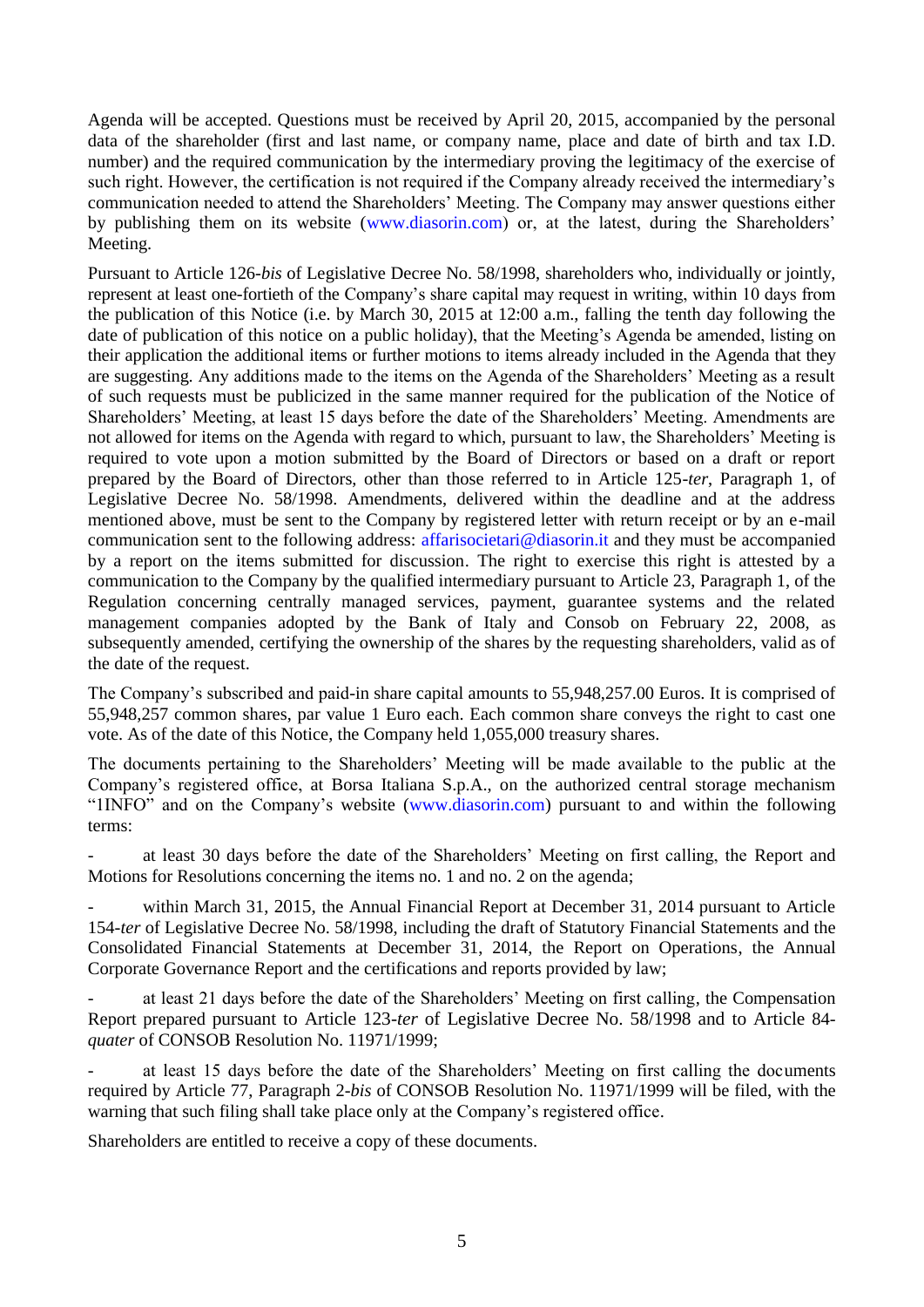This notice is published, pursuant to Article 125-*bis* of Legislative Decree No. 58/1998 and to Article 84 of CONSOB Resolution No. 11971/1999, as well as to Article 8 of the Company's By-Laws, on the Company's website [www.diasorin.com](http://www.diasorin.com/) (Section "Investors[/Information for Shareholders/](http://www.diasorin.com/en/investors/total-shareholders-basis)Shareholders meetings and board") and, as an extract, on the daily newspaper "Il Sole 24 Ore", on the authorized central storage mechanism "1INFO" available on the website www.1info.it and sent to Borsa Italiana S.p.A.

Saluggia, March 19, 2015

The Board of Directors

By Gustavo Denegri Chairman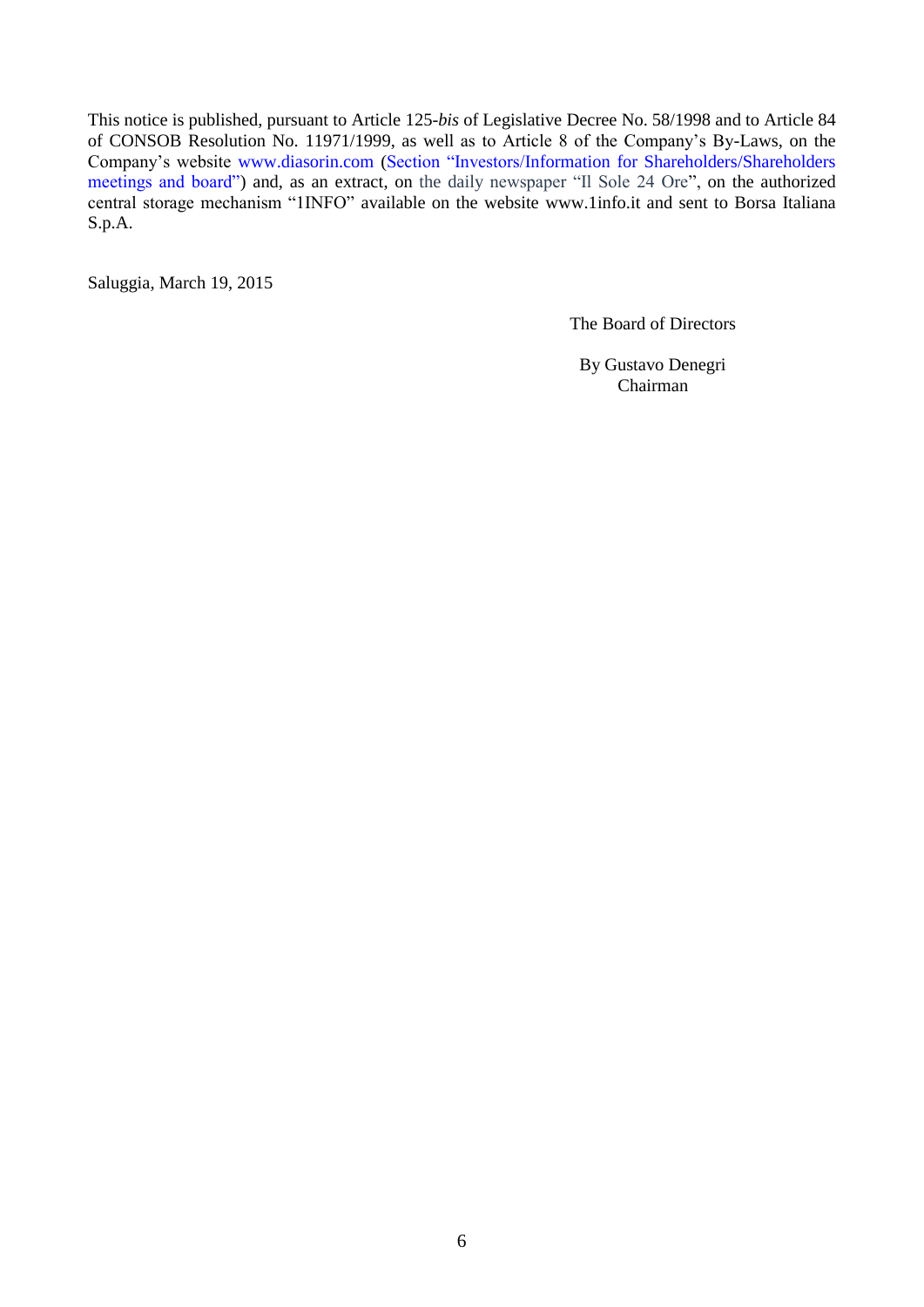#### **REPORT AND MOTIONS FOR RESOLUTIONS CONCERNING THE ITEMS ON THE AGENDA**

#### **Agenda**

#### **1. Motion for the approval of the Statutory Financial Statements at December 31, 2014, of the Report on Operations and to appropriate the year's net profit. Presentation of the Consolidated Financial Statements at December 31, 2014. Connected and related resolutions.**

The documents relating to this item on the Agenda will be made available to the public, pursuant to and within the deadline required by current regulations, at the Company's registered office, the offices of Borsa Italiana S.p.A., on the authorized central storage mechanism "1INFO", as well as on the Company website [\(www.diasorin.com\)](http://www.diasorin.com/) and mailed upon request.

#### **MOTION TO APPROVE THE FINANCIAL STATEMENTS AND APPROPRIATE THE 2014 NET PROFIT**

Dear Shareholders,

We ask you to approve the Company's financial statements for the year ended December 31, 2014 and recommend that you appropriate the net profit of 56.622.453,30 Euros as follows:

- considering that the statutory reserve already reached the maximum threshold pursuant to Article 2430 of the Italian Civil Code, to distribute to the shareholders 32.929.954,20 Euros as a dividend of 0,60 Euros per common outstanding share at coupon date, excluding the treasury shares held in portfolio, equal to No.  $1,065,000$  shares  $(*)$ ;
- to carry forward as retained earnings the balance of 23.692.499,10 Euros.

The dividend will be payable on May 20, 2015, with coupon date on May 18, 2015, to the common outstanding shares, excluded the treasury shares. According to Article 83-*terdecies* of Legislative Decree No. 58/1998, those resulting as shareholders at the end of the accounting day of May 19, 2015 (record date) shall be entitled to the payment of dividend.

Saluggia, March 3, 2015

The Board of Directors

By Gustavo Denegri Chairman

(\*) *In case the number of treasury shares held in portfolio will change, the total amount of the distributed profit as well as the amount carry forward as retained earnings will be consequently amended*.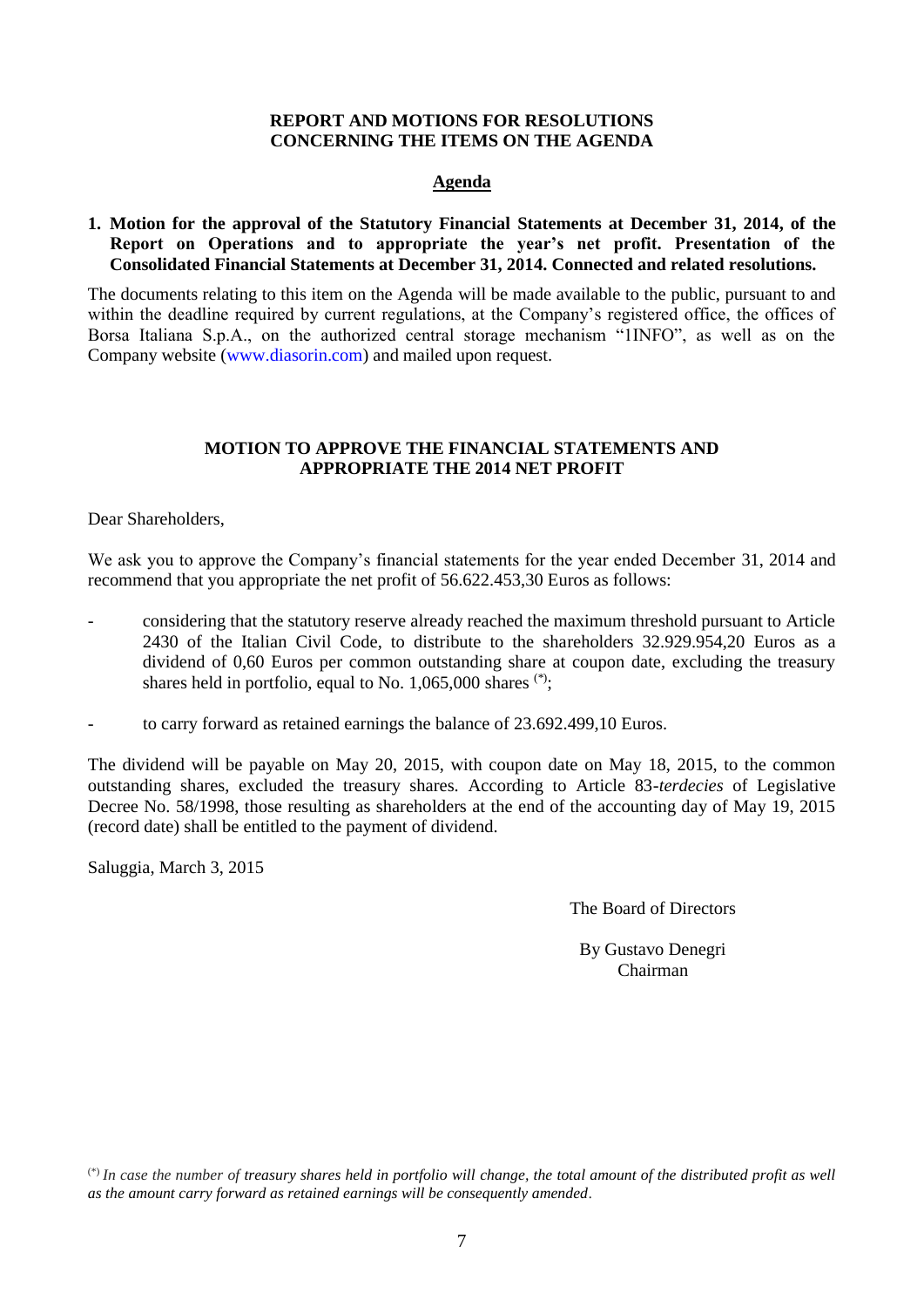#### **REPORT AND MOTIONS FOR RESOLUTIONS CONCERNING THE ITEMS ON THE AGENDA**

#### **Agenda**

#### **2. Compensation Report pursuant to Article 123-***ter* **of Legislative Decree No. 58/1998.**

Dear Shareholders,

the Board of Directors of your company has called you to a Shareholders' Meeting to present the Compensation Report pursuant to Article 123-*ter* of Legislative Decree No. 58/1998 and Article 84 *quater* of CONSOB Resolution No. 11971/1999 and in compliance with Annex A, Schemes 7-*bis* and 7-*ter* of the said Resolution.

The Compensation Report is divided into the following sections:

- Section I illustrates the Company's policy regarding the remuneration of members of the Board of Directors, General Managers and Executives with Strategic Responsibilities with reference to at least the following year and the procedures used for adoption and implementation of this policy;
- Section II contains the individual remuneration for Directors, Statutory Auditors and General Managers and in aggregate form for Executives with Strategic Responsibilities:

- it provides an adequate representation of each of the items that make up the remuneration, including benefits in the event of termination of office or termination of employment, highlighting the consistency with the Company's policy with regard to remuneration adopted in the previous year;

- it analytically illustrates the fees paid during the financial year of reference, for any title and in any form by the company and by subsidiaries or associates, noting any components of said fees that refer to activities performed in years prior to that of reference, in addition to highlighting the fees to be paid in one or more subsequent years in exchange for the work performed in the year of reference, potentially specifying an estimated value for components that cannot objectively be quantified in the year of reference.

Moreover, in accordance with the provisions of Article 84-*quater*, Paragraph 4, of CONSOB Resolution No. 11971/1999, Section II also contains information on the equity investments held, in the Company and its subsidiaries, by members of the Managing and Controlling Bodies, General Managers and other Executives with Strategic Responsibilities, their spouses, if not legally separated, and minor children, directly or through companies they control, nominees or other parties, based on data obtained from the Shareholders' Register, communications received and other information received by the same members of the Managing and Controlling Bodies, General Managers and other Executives with Strategic Responsibilities.

The Compensation Report will be made available to the public at the Company's registered office and will be also published on the Company's website www.diasorin.com (Section "Investors/Information for [Shareholders/](http://www.diasorin.com/en/investors/total-shareholders-basis)Shareholders meetings and board") and on the authorized central storage mechanism "1INFO" available on the website www.1info.it, at least 21 days before the date of the Shareholders' Meeting on first calling.

Shareholders are reminded that, in accordance with Article 123-*ter*, Paragraph 6 of Legislative Decree No. 58/1998, they will be called upon to vote for or against Section I of the Compensation Report. The resolution is not binding. The result of the vote will be made available to the public within the legal deadline pursuant to Article 125-*quater*, Paragraph 2, of Legislative Decree No. 58/1998.